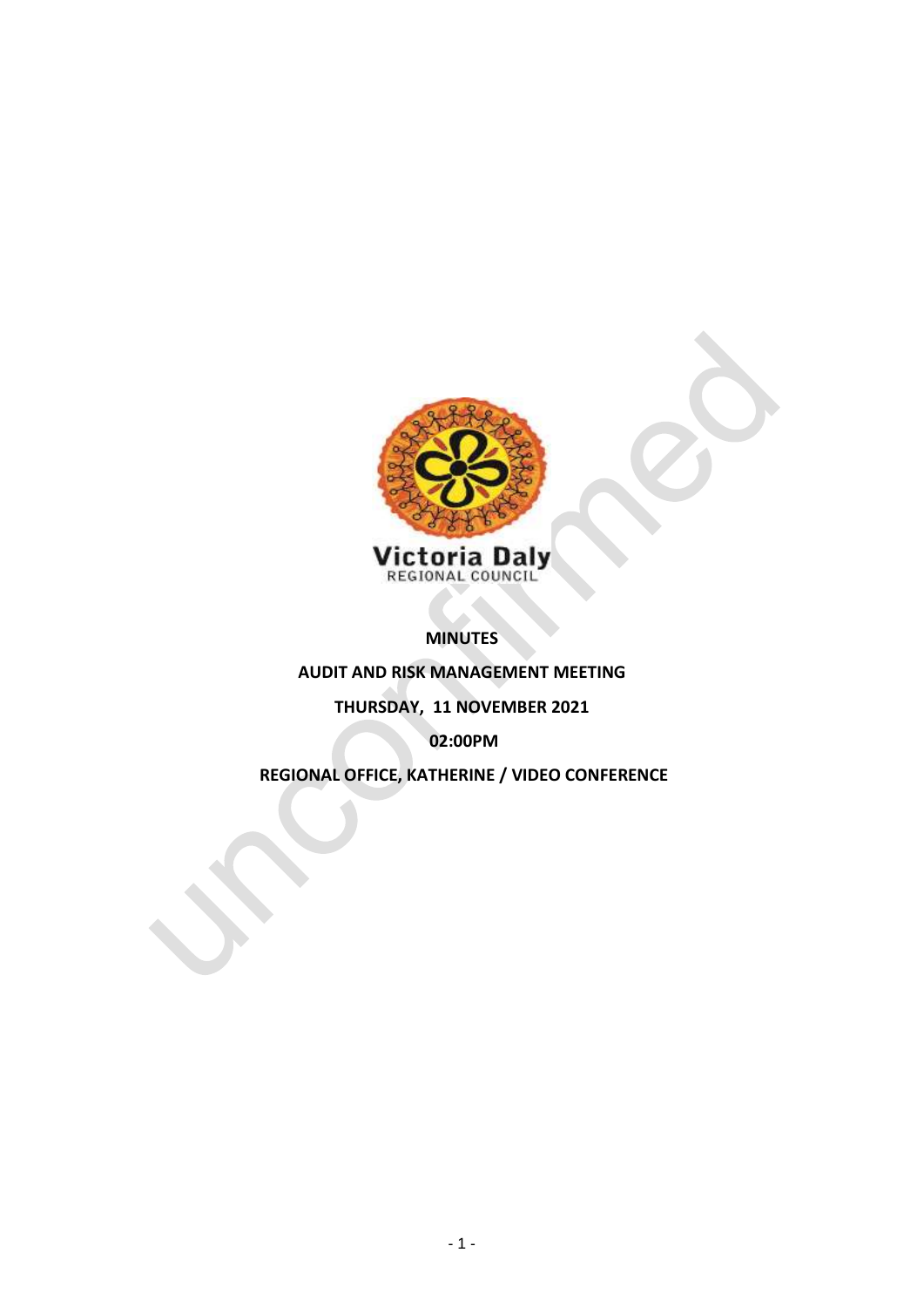

## **VICTORIA DALY REGIONAL COUNCIL DISCLAIMER**

No responsibility is implied or accepted by the Victoria Daly Regional Council for any act, omission or statement or intimation occurring during Council or committee meetings.

The Victoria Daly Regional Council disclaims any liability for any loss whatsoever and howsoever caused arising out of reliance by any person or legal entity on any such act, omission or statement or intimation occurring during Council or committee meetings.

Any person or legal entity who acts or fails to act in reliance upon any statement, act or omission made in a Council or committee meeting does so at that person's or legal entity's own risk.

In particular and without detracting in any way from the broad disclaimer above, in any discussion regarding any planning application or application for a licence, any statement or intimation of approval made by any member or officer of the Victoria Daly Regional Council during the Course of any meeting is not intended to be and is not taken as notice of approval from the Victoria Daly Regional Council.

The Victoria Daly Regional Council advises that anyone who has any application lodged with the Victoria Daly Regional Council shall obtain and should only rely on **WRITTEN CONFIRMATION** of the outcome of the application, and any conditions attaching to the decision made by the Victoria Daly Regional Council in respect of the application.

Russell Anderson **Chief Executive Officer**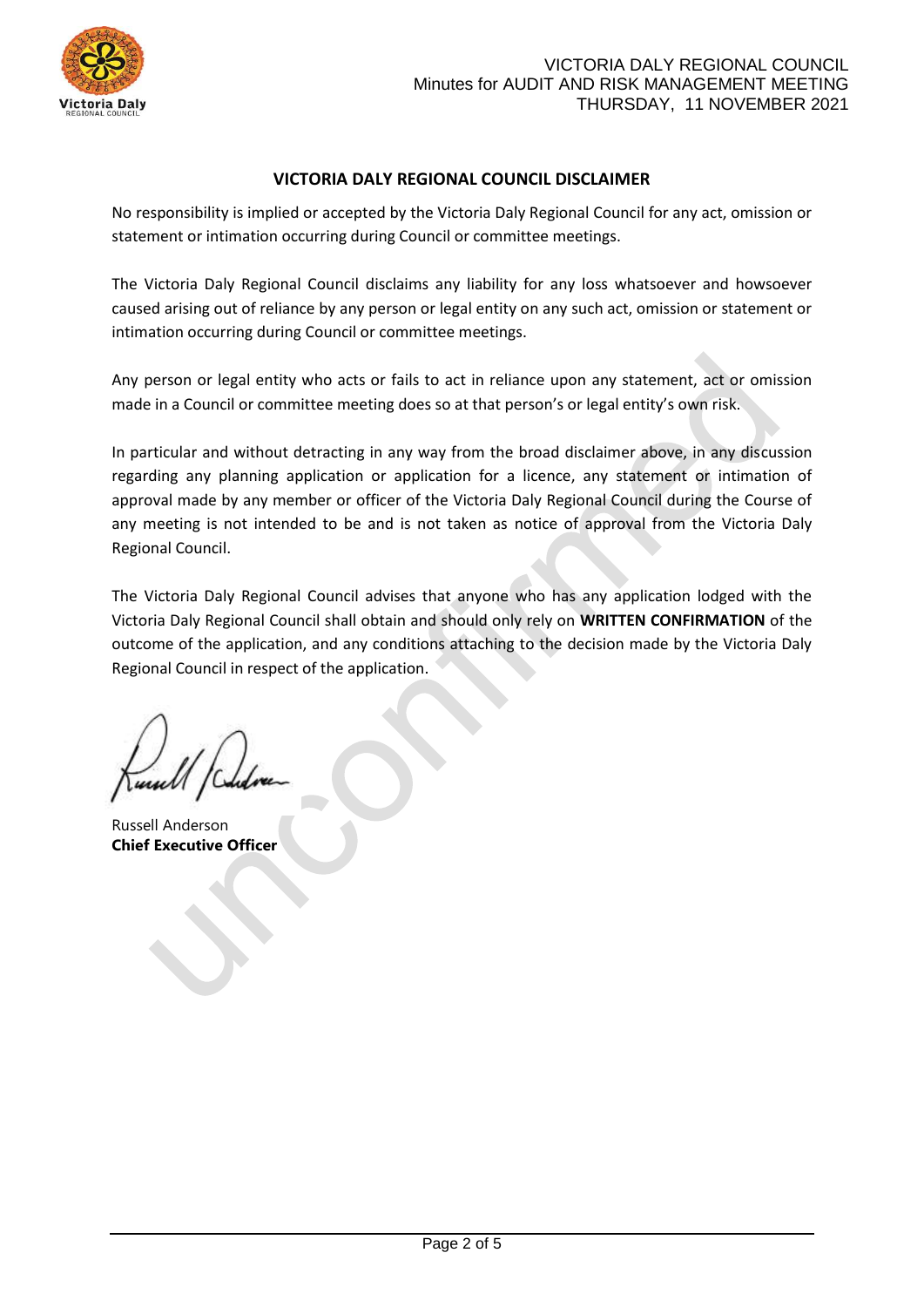

## VICTORIA DALY REGIONAL COUNCIL Minutes for AUDIT AND RISK MANAGEMENT MEETING THURSDAY, 11 NOVEMBER 2021

## **MINUTES**

#### **AUDIT AND RISK MANAGEMENT MEETING**

#### **THURSDAY, 11 NOVEMBER 2021**

#### **02:00PM**

#### **REGIONAL OFFICE, KATHERINE / VIDEO CONFERENCE**

#### **PRESENT**

#### **MEMBERS**

## **STAFF PRESENT**

**Chief Executive Officer Chief Executive Officer Russell Anderson** Director of Corporate Services Trudy Braun Manager of Executive Services Michelle Will Governance and Compliance Manager Janelle Iszlaub (minute taker) Senior Accountant **Senior Accountant** Jackson Bernard Finance Team **Rebecca Jang**<br>
Finance Team **Rebecca** Sunil Neupane

#### **GUESTS**

Chair Mr John De Koning Deputy Mayor Cr Shirley Garlett<br>
Councillor Councillor Councillor Cr Georgina Macleod

Sunil Neupane

Lowrys accountants Colin James (joined by phone) Lowrys accountants **Florinia Panganiban** (joined by phone) Lowrys accountants Lianne Toohey (joined by phone)

### **APOLOGIES AND LEAVE OF ABSENCE**

Independent Member Maxine Bright

### **DISCLOSURES OF INTEREST – MEMBERS, COUNCILLORS AND STAFF**

There were no declarations of interest at this Audit and Risk Management meeting.

Chairperson opened the meeting at 2:35pm CEO invited Senior Accountant Mr Jackson Bernard to introduce his staff members.

### **CONFIRMATION OF MINUTES**

### **Minutes of the Audit and Risk Management Meeting held on 7 July 2021**

#### *014/2021***RECOMMENDATION:**

**That** the minutes be taken as read and be accepted as a true record of the Meeting.

Moved: Councillor Georgina Macleod Seconded: Deputy Mayor Shirley Garlett Resolution: Carried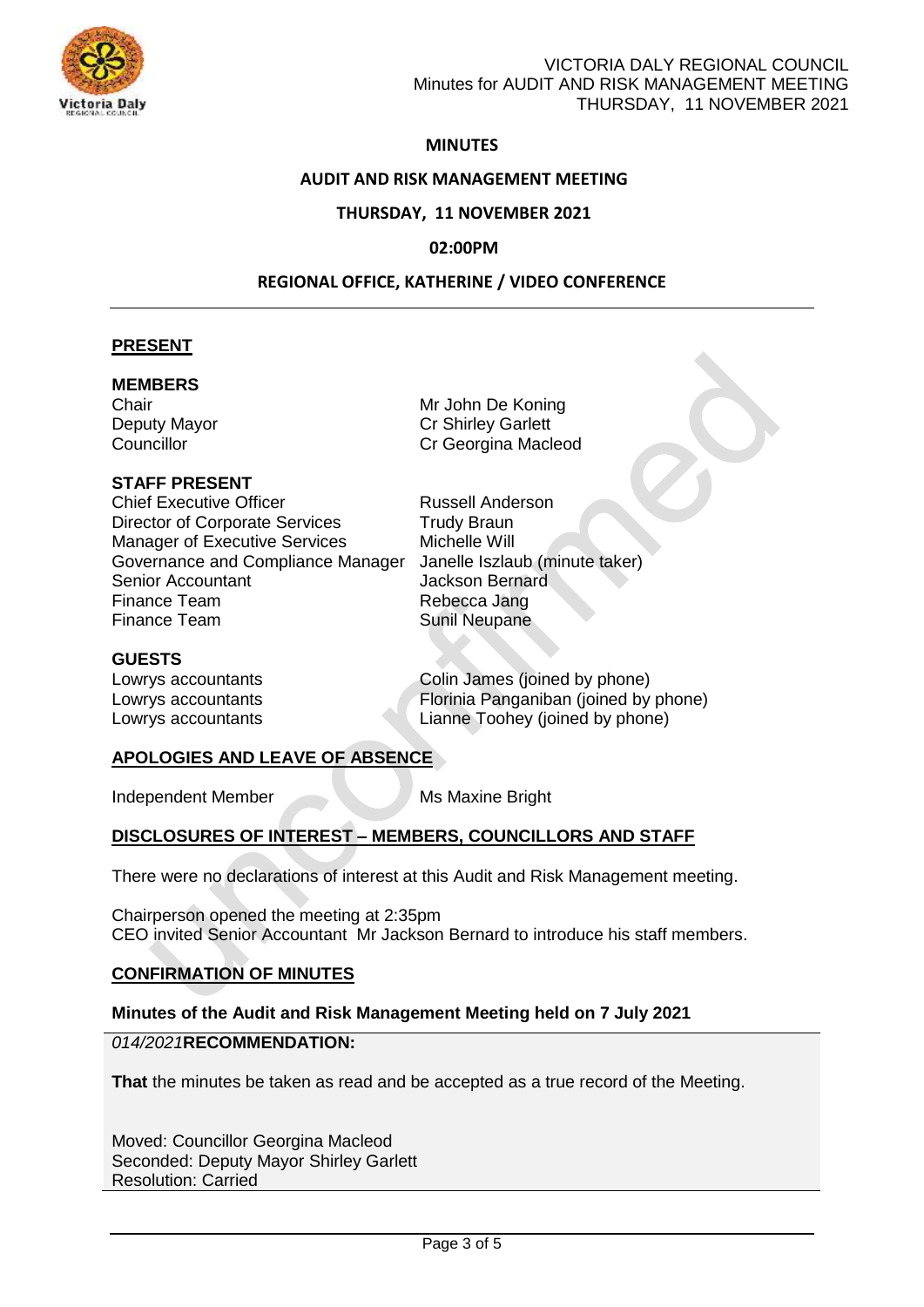

## **CALL FOR ITEMS OF GENERAL BUSINESS**

Nil

## **REPORTS TO COMMITTEE**

Comment: Clr Macleod like the colour changes on the first page

Comment: Mr De Koning, still a lot of red and yellow, there is still a lot of work to be done, reading it the work has been done but still marked red or yellow.

Discussion: Propose that council employs a consultant to give staff a one or two day work shop and work on this document. If that occurs the audit committee would like to be part of the workshop discussions

| $\vert$ 1) | <b>Risk Matrix for Review</b>                                                                                          |
|------------|------------------------------------------------------------------------------------------------------------------------|
| 015/2021   | <b>Motion:s</b>                                                                                                        |
|            | A. That this report is received and noted                                                                              |
|            | B. The ARM committee recommends that council engages a<br>consultant to conduct a risk management workshop with staff. |
|            | Moved: Councillor Georgina Macleod<br>Seconded: Deputy Mayor Shirley Garlett<br><b>Resolution: Carried</b>             |
|            |                                                                                                                        |

### **2) Policy Revision Schedule**

*016/2021* **Motion:s**

A. That this report is received and noted

Moved: Councillor Georgina Macleod Seconded: Deputy Mayor Shirley Garlett Resolution: Carried

Comment: Clr Macleod top paragraph on page 33, wording and photo. Nothing to do with the housing upgrades, the photo should be the Age Care building or new shade structure over the park, also page 29 requires a change.

Comment: Mr De Koning, New wording suggestion: Infrastructure upgrades and replacement programme.

Recommendation: Changes to be made to Top Paragraph on page 33 and also page 29.

## **3) Annual Report 2020-21**